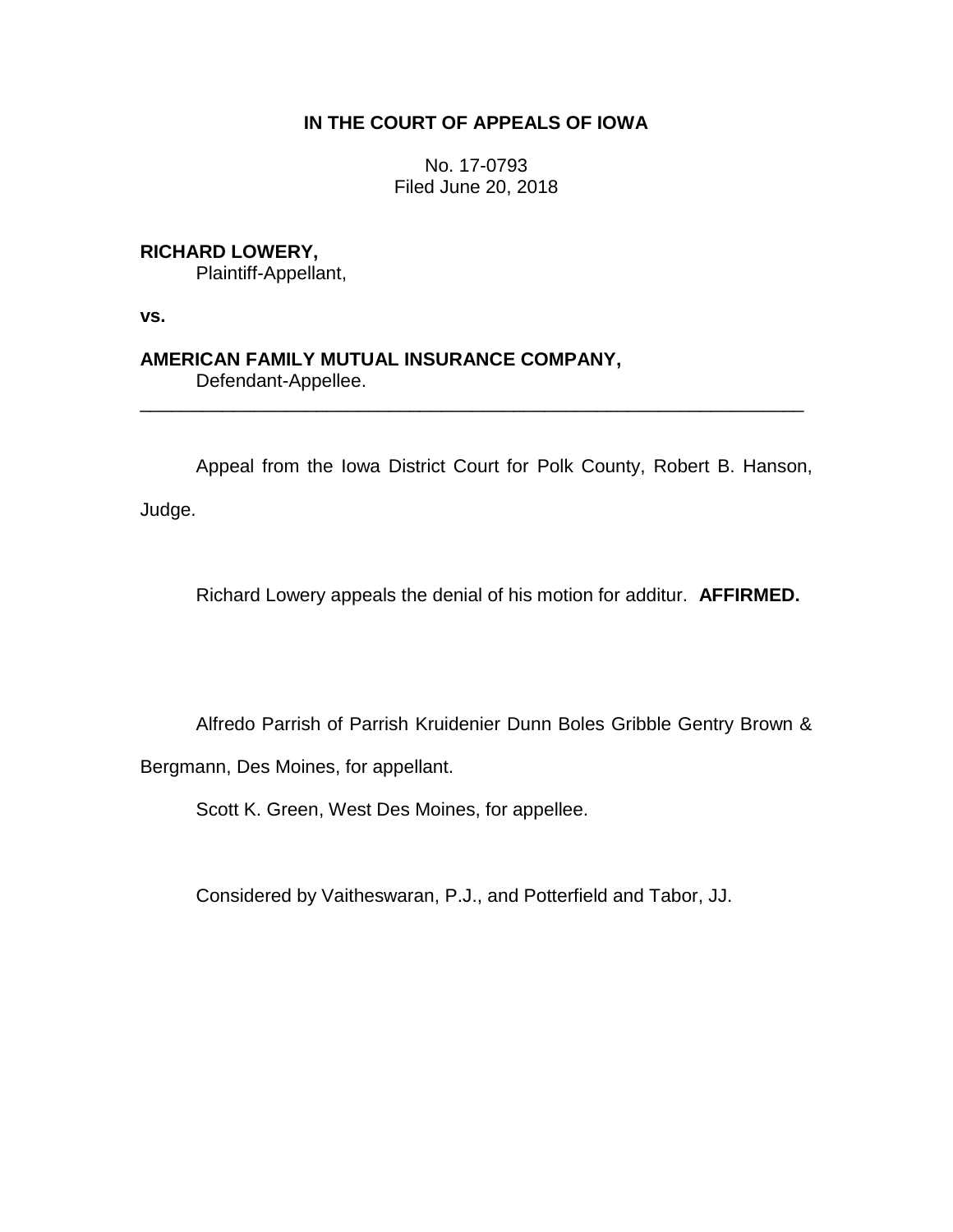## **VAITHESWARAN, Presiding Judge.**

Richard Lowery was driving a vehicle insured by American Family Mutual Insurance Company (American Family) when a motorist rear-ended him. He sued and settled with the motorist. He then sued American Family for underinsured motorist coverage.

A jury awarded Lowery \$69,430.20 in damages—\$16,730.20 in past medical expenses, \$30,000 in past pain and suffering, \$2700 in future medical expenses, and \$20,000 in future pain and suffering. Lowery filed a motion for additur seeking an additional \$10,000 for future medical expenses and an additional \$25,000 for future pain and suffering. The district court denied the motion. The court reasoned as follows:

Here, the jury's verdict award for future medical expenses was well within the range of evidence. During the trial, evidence was presented to the jury relating to the costs for future medical expenses that Plaintiff may incur throughout the rest of his life as a result of blood clots. The jury was instructed on the average life span of a man the same age as Plaintiff. However, the jury was also instructed it may consider all other evidence presented, including Plaintiff's health, habits, occupation, and lifestyle and evidence was presented that Plaintiff had failed to actively treat injuries suffered in the motor vehicle collision after 2014. The award of future medical expenses is adequate in light of the evidence presented at trial. Plaintiff also argues the jury's award for future pain and suffering is inadequate based on the evidence presented concerning Plaintiff's arthritis and the complications caused by the blood thinner medication Plaintiff now takes. Yet, the jury was also presented with evidence that indicated Plaintiff returned to a baseline level of pain within six months of the collision at issue. The jury could have reasonably awarded Plaintiff for the increase in pain, without awarding Plaintiff for the pre-existing pain caused by his arthritis. The evidence presented at trial demonstrates the award for future pain and suffering is within a reasonable range as indicated by the evidence.

On appeal, Lowery insists the damage award was inadequate. *See* Iowa

Iowa R. Civ. P. 1.1004(4) (stating a party may file a motion for new trial where the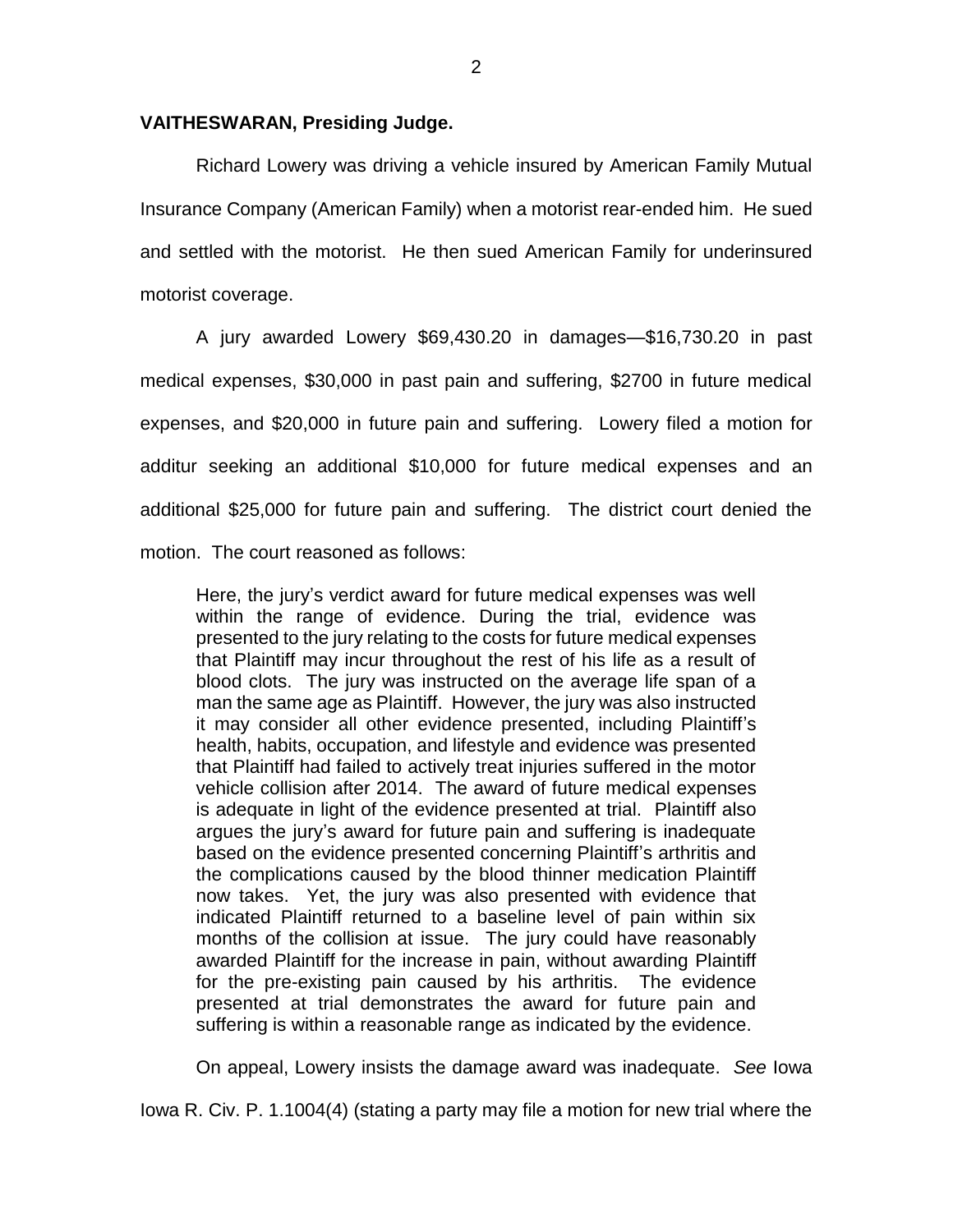verdict reflects "[e]xcessive or inadequate damages appearing to have been influenced by passion or prejudice"); *see also* Iowa R. Civ. P. 1.1004(6) (stating a party may file a new trial motion where "the verdict . . . is not sustained by sufficient evidence"); Iowa R. Civ. P. 1.1010 (authorizing the court to permit a party to avoid a new trial by agreeing to certain conditions, such as an "increased judgment"). He points to blood clots he acquired following the accident and asserts the cost of ongoing treatment will exceed \$2700 over his lifetime. He also notes the arthritis medication he had been prescribed to alleviate pain is contraindicated with the blood thinning medication he takes to treat the clots, justifying a higher future pain and suffering award. Our review of the district court's ruling denying Lowery's motion for an increased judgment or additur is for an abuse of discretion. *See Pexa v. Auto Owners Ins. Co.*, 686 N.W.2d 150, 162 (Iowa 2004).

We discern no abuse. Lowery was seventy-one years old at the time of the accident and seventy-four years old at the time of trial. The jury received a mortality table indicating the normal life expectancy of a seventy-four-year-old male was 10.78 years. Although the accident caused him to develop blood clots, Lowery failed to report any blood-clot related symptoms during a 2015 physical, and he did not seek treatment in 2016 for injuries arising from the accident. As for his pain, the jury award of \$20,000 for future pain and suffering may have accounted for the fact that he was limited to taking Tylenol, which a physician agreed was not as effective as his arthritis medication. Although the jury could have awarded more, the award was not "flagrantly . . . inadequate, so out of reason so as to shock the conscience, the result of passion or prejudice, or lacking in

3